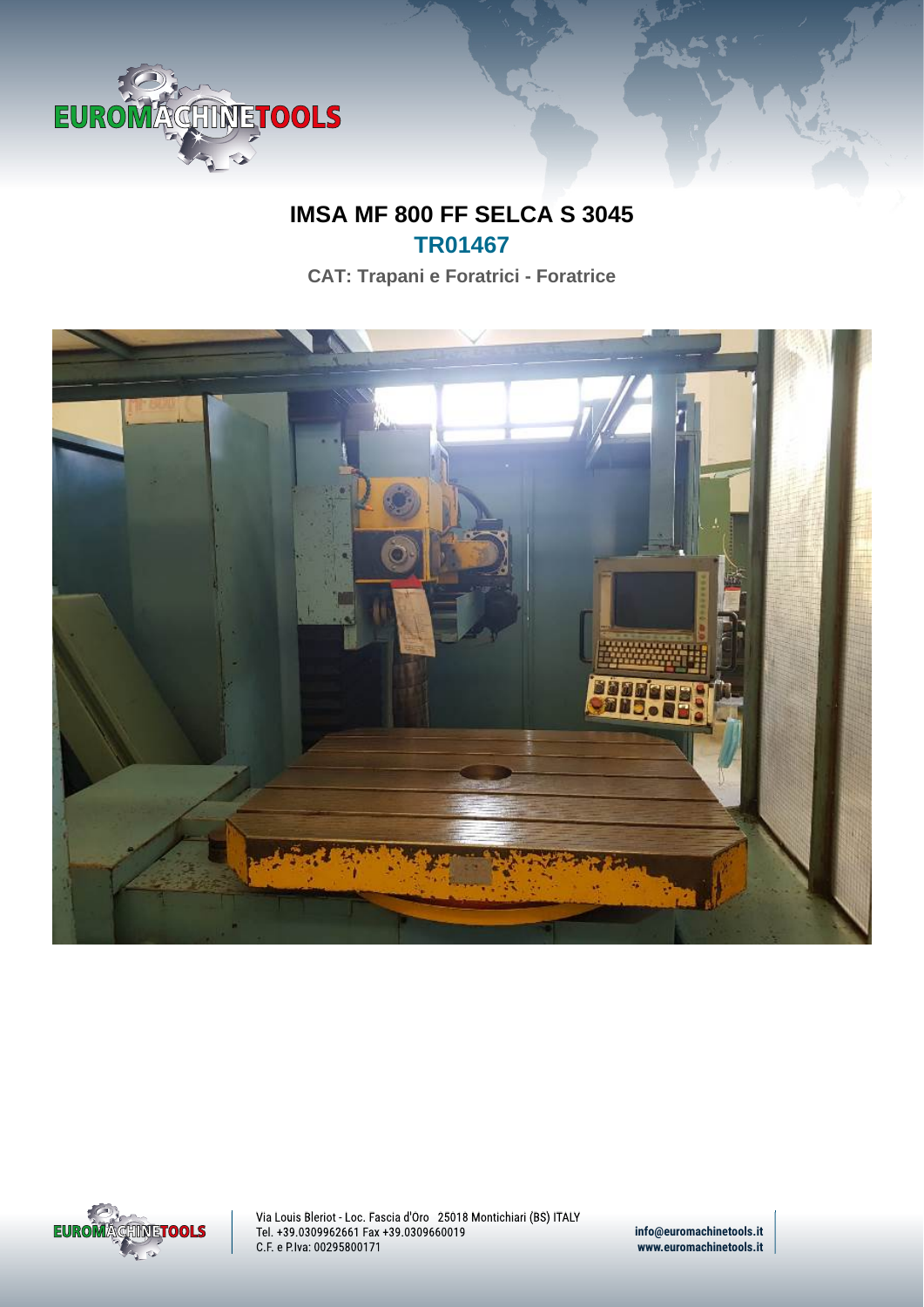

## **CARATTERISTICHE**

Attacco mandrino: ISO 40 Morse **Foratura** acciaio: 24 mm

Giri mandrino: 2000 giri/1'

## DATI TECNICI

TAVOLA MM.800x1000 ROTAZIONE TAVOLA 360.000 Pos. PORTATA TAVOLA KG. 4000 CORSA TRASV.MM.800 CORSA VERT.MM.800 CORSA ACCOSTAMENTO ASSE W MM.350 AVANZA.ASSI MM./MIN.6000 CAPAC.FORATURA MM.4-24 PROFOND.FORATURA MM.800 GIRI MAX.MANDR.FRESATURA ISO 40- RPM 2000 GIRI MAX.MANDR.FORATURA CONO MORSE- RPM 4200 FILETTATURA MAX.MM.20 PESO MACCHINA KG. 8000

## DOTAZIONI STANDARD

CNC SELCA S 3045 TESTA A FRESARE IMASISTEM TRASPORTATORE TRUCIOLI

\* Dati non impegnativi e da verificarsi



Via Louis Bleriot - Loc. Fascia d'Oro 25018 Montichiari (BS) ITALY Tel. +39.0309962661 Fax +39.0309660019 C.F. e P.Iva: 00295800171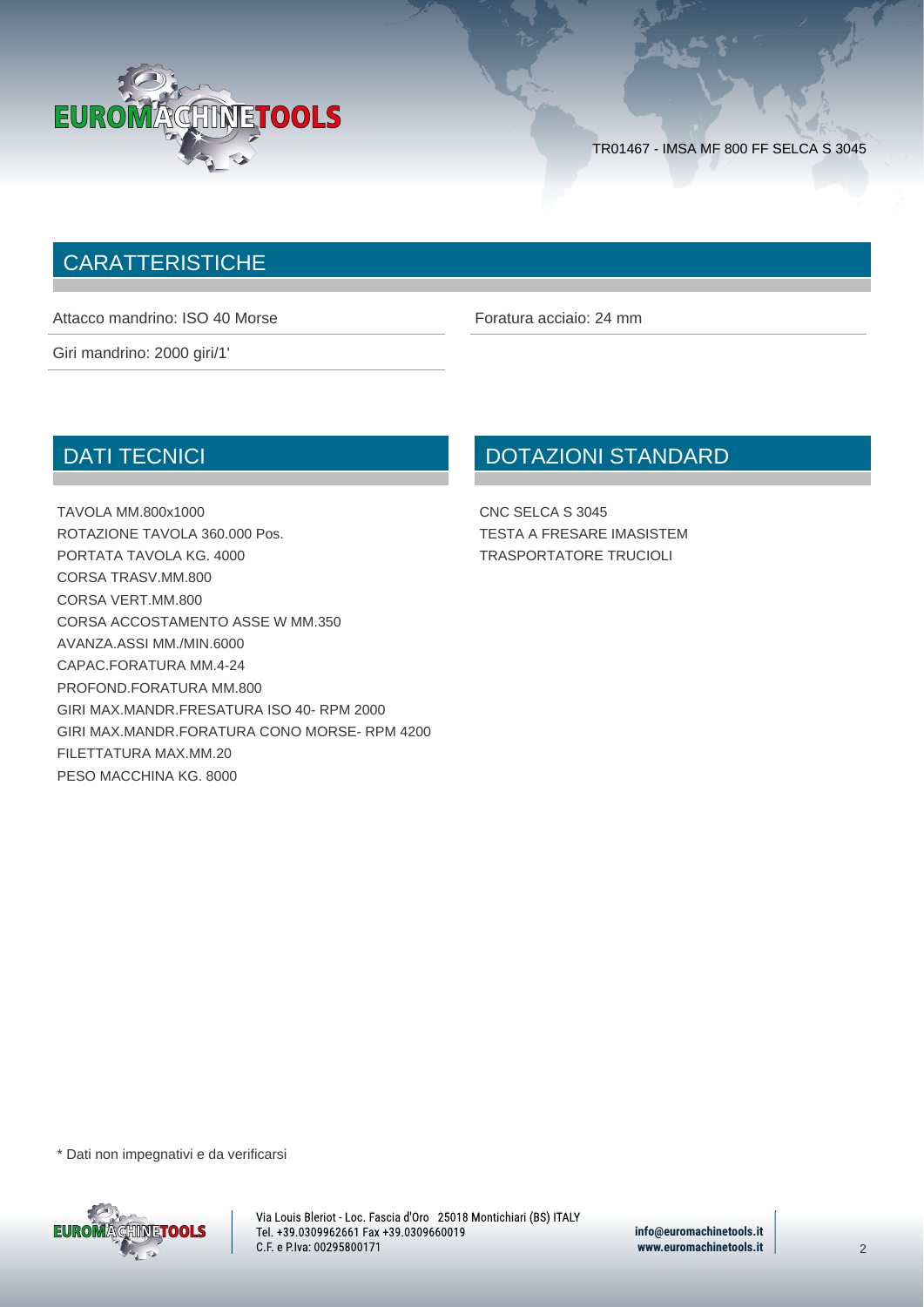





Via Louis Bleriot - Loc. Fascia d'Oro 25018 Montichiari (BS) ITALY Tel. +39.0309962661 Fax +39.0309660019 C.F. e P.Iva: 00295800171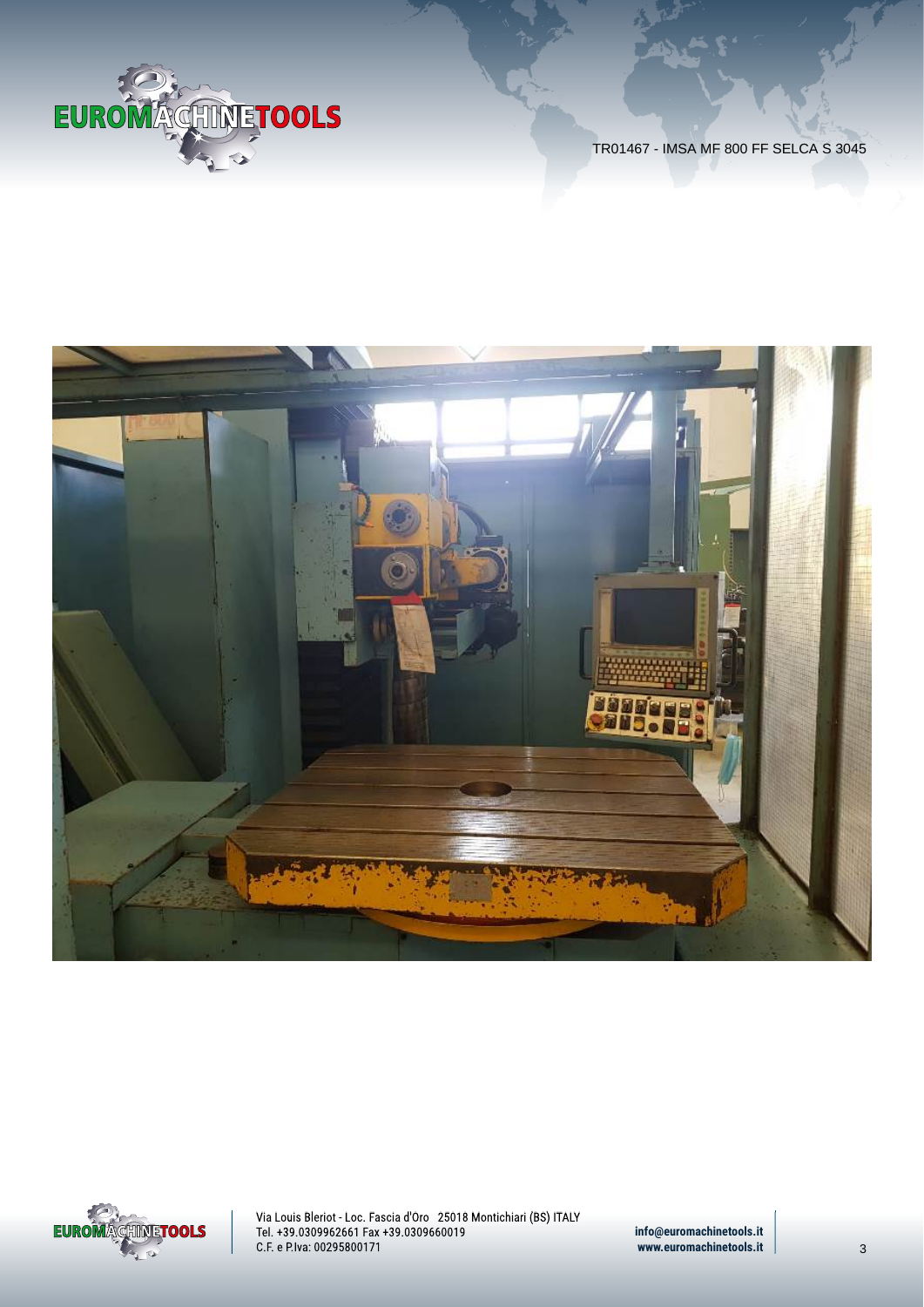





Via Louis Bleriot - Loc. Fascia d'Oro 25018 Montichiari (BS) ITALY Tel. +39.0309962661 Fax +39.0309660019 C.F. e P.Iva: 00295800171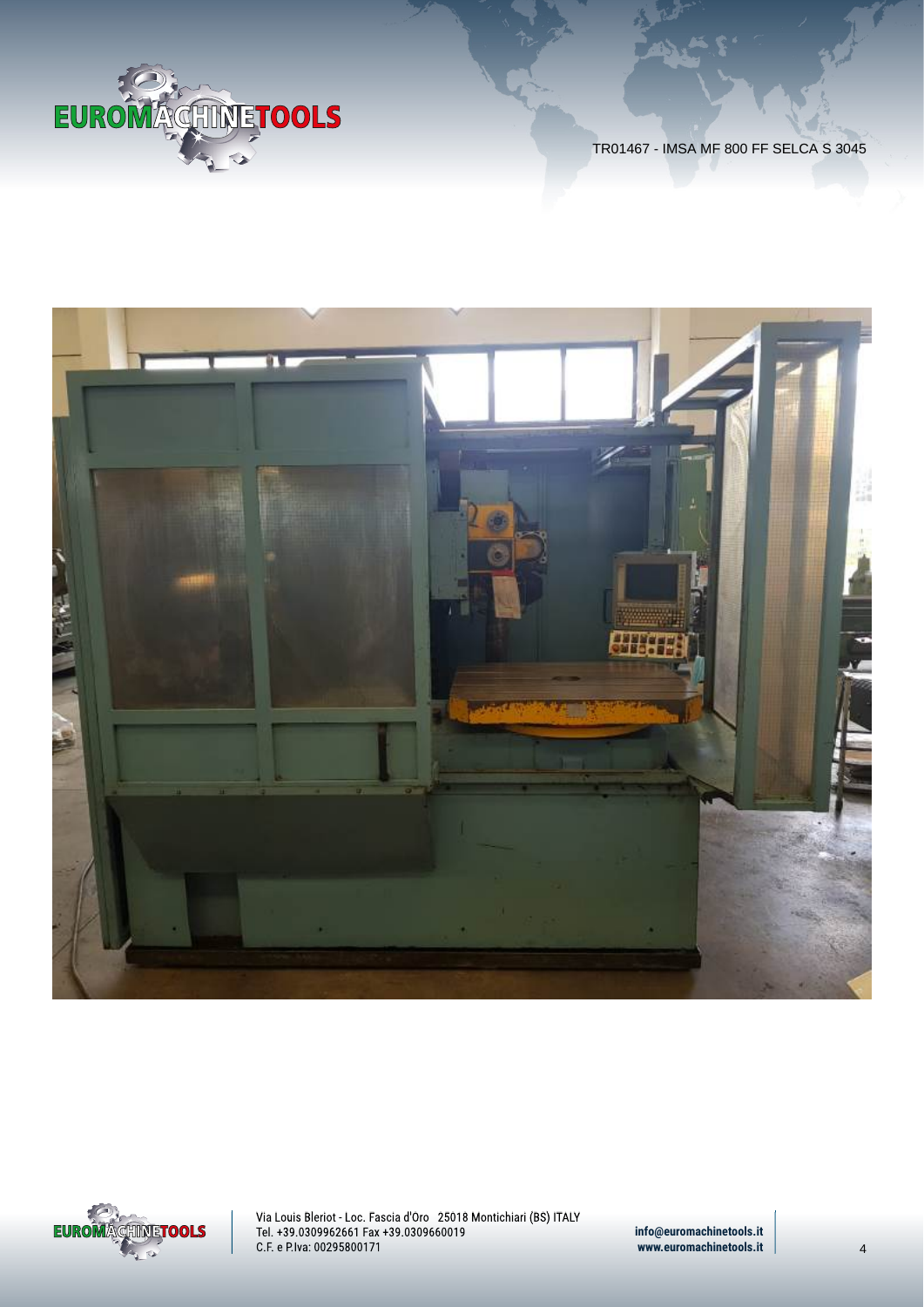





Via Louis Bleriot - Loc. Fascia d'Oro 25018 Montichiari (BS) ITALY Tel. +39.0309962661 Fax +39.0309660019 C.F. e P.Iva: 00295800171